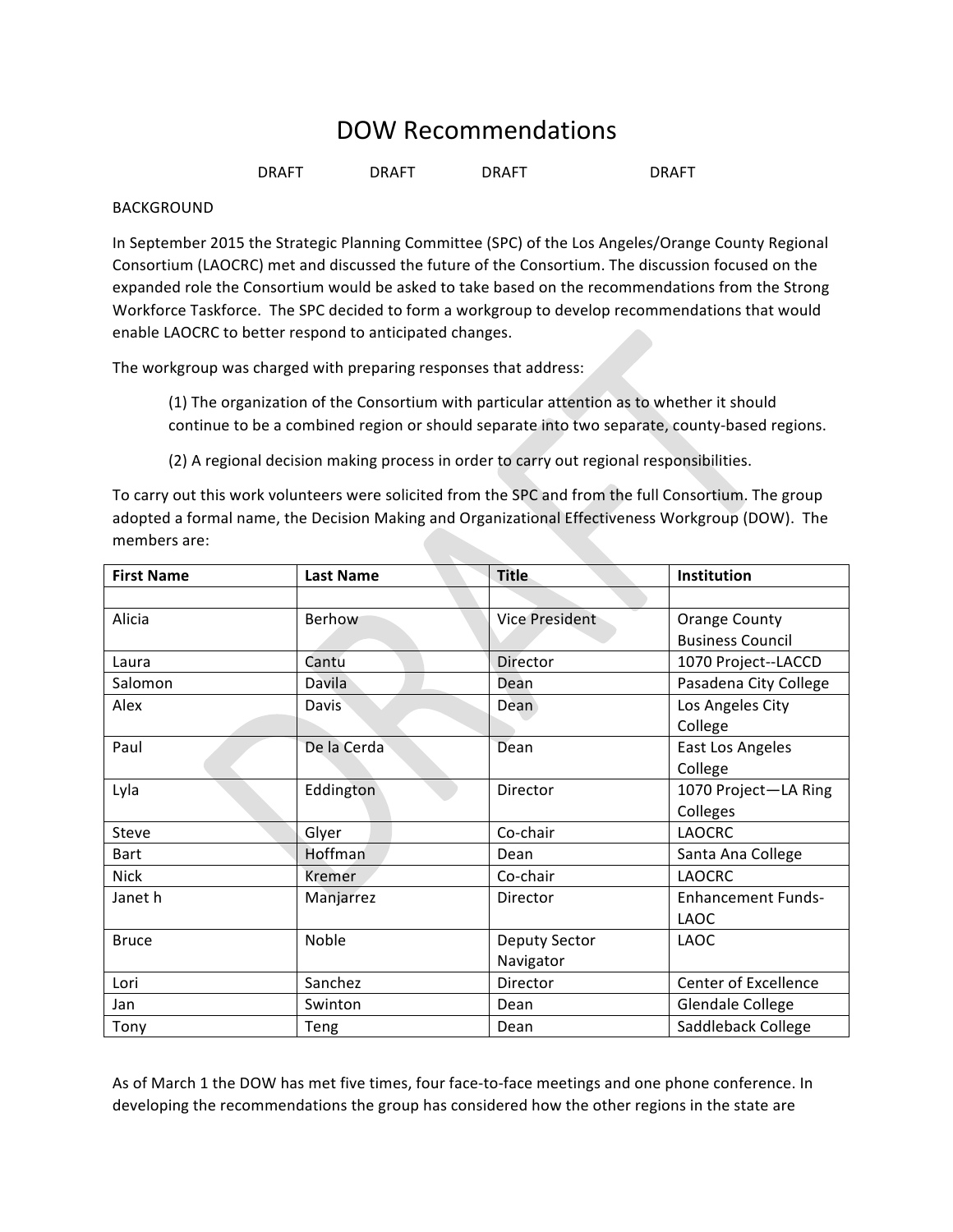organized and how they make decisions. The group also weighed the advantages and disadvantages of these three organizational approaches:

- Remain as is as a combined region with minor tweaks
- Separate completely into an LA County region and an Orange County region
- Blend the two into a hybrid model in which the counties would remain as a combined region but with a degree of autonomy for each county to address its own needs.

In addition to the formal meetings the DOW facilitator has conducted a number of one on one conversations with key players throughout the region . Periodic updates have been provided at the SPC and the full Consortium meetings.

The process for considering these recommendations will include discussion and input at the March meetings of the SPC and the full Consortium. In April the DOW will meet again to consider and integrate the input it has received in order to reformulate the recommendations. Finally approval will be sought at the May Consortium meeting and the June SPC meeting. If approved implementation of the recommendations will be began during the 2016-17 academic year.

### THE RECOMMENDATIONS

1. Structure of the Consortium: The DOW recommends a hybrid option whereby the 27 colleges remain together as a combined region but have a degree of autonomy at the county level to meet the specific needs of their respective counties. Each county would have personnel and budgeted funds dedicated to carrying out its work.

The LA and Orange colleges should remain together in a combined region but work in manner that allows each county to have a degree of autonomy to meet its unique needs. In the case of LA County the goal is for the ring colleges and the LACCD colleges to work as a unit to meet the workforce needs of the county. Likewise in Orange County the four community college districts would work together to define and meet the needs of the county. The colleges may on an ad hoc basis form regional or sector based alliances to meet specific workforce needs. To further delineate how a hybrid model would work. Some tasks/activities would be the purview of the county-based sub-consortium level, others done primarily at the combined county level, and others would be done at both the county and the Consortium wide. DOW attempted to identify what activities would be primarily conducted at what level as a way of illustrating how the model would work.

| Done primarily at the<br><b>County Level</b>                       | Done at both the<br><b>County Level and the</b><br>full consortium level | Done primarily at the<br>full consortium level      |
|--------------------------------------------------------------------|--------------------------------------------------------------------------|-----------------------------------------------------|
| Coordination with<br>Workforce Boards and<br><b>WIOA Planning</b>  | Professional<br>Development                                              | Program approval                                    |
| Alignment with political<br>entities-city and county<br>government | Capacity for data<br>gathering and analysis<br>capacity                  | Facilitation of<br>partnerships between<br>colleges |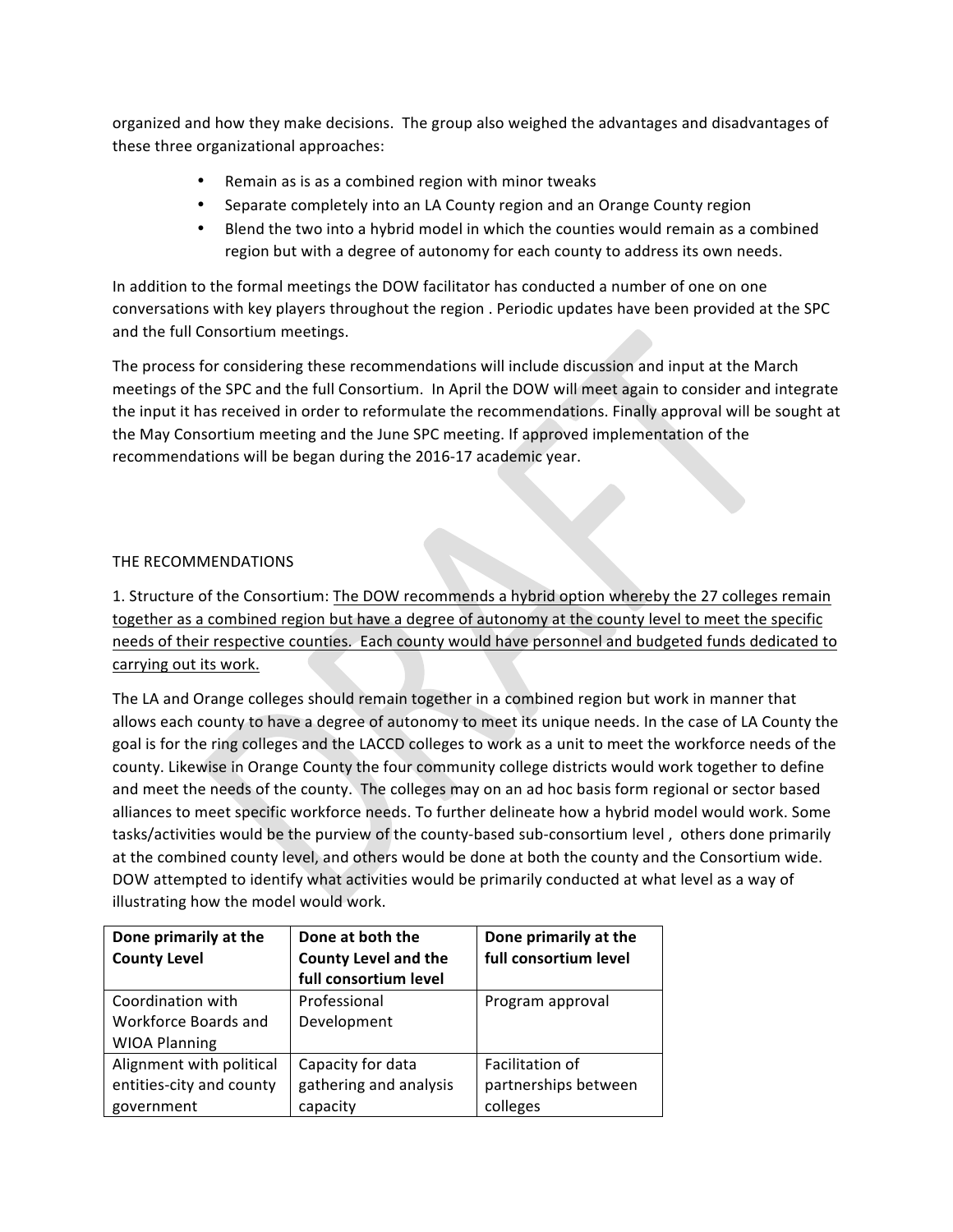| Collaboration with   | Marketing     | Coordination of DWM      |
|----------------------|---------------|--------------------------|
| school districts     |               | assets (COE, DSNs,       |
|                      |               | TAP <sub>S</sub> )       |
| Collaboration with   | Communication | Website                  |
| economic development |               |                          |
| and business groups  |               |                          |
| Coordinating work of |               | Communication            |
| <b>DSNs</b>          |               |                          |
|                      |               | Implementing initiatives |
|                      |               | launched by the          |
|                      |               | Chancellor's Office such |
|                      |               | as data unlocked.        |
|                      |               | Aligning with the        |
|                      |               | <b>Strong Workforce</b>  |
|                      |               | recommendations          |
|                      |               |                          |

\*Full consortium refers to the two counties continuing to work together as in the present model

It may be helpful to be look at the above table in another way, what each entity would be doing

| <b>LA County</b>                                  |  |
|---------------------------------------------------|--|
| Professional development (county specific)        |  |
| Data gathering and analysis (county specific)     |  |
| Communication (county specific)                   |  |
| Coordination with Workforce Boards and WIOA       |  |
| Planning                                          |  |
| Alignment with political entities-city and county |  |
| government                                        |  |
| Collaboration with school districts               |  |
| Collaboration with economic development and       |  |
| business groups                                   |  |
| Coordinating work of DSNs                         |  |
|                                                   |  |
|                                                   |  |

| <b>Orange County</b>                              |
|---------------------------------------------------|
| Professional development (county specific)        |
| Data gathering and analysis (county specific)     |
| Communication (county specific)                   |
| Coordination with Workforce Boards and WIOA       |
| Alignment with political entities-city and county |
| government                                        |
| Collaboration with school districts               |
| Collaboration with economic development and       |
| business groups                                   |
| Coordinating work of DSNs,                        |
|                                                   |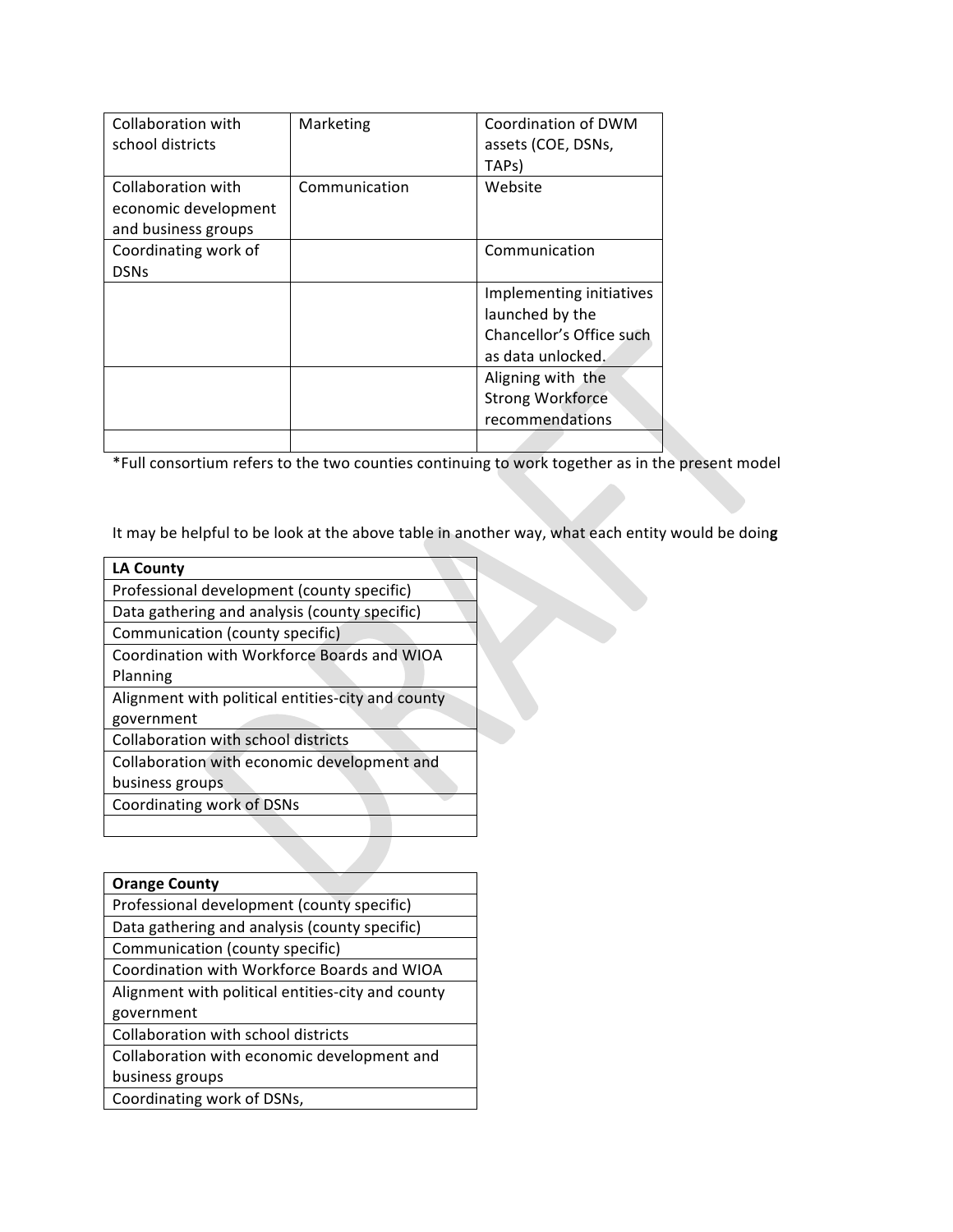| <b>Full LAOCRC</b>                            |
|-----------------------------------------------|
| Program endorsement                           |
| Facilitation of partnerships between colleges |
| Coordination of DWM assets (COE, DSNs, TAPs)  |
| Website                                       |
| Communication                                 |
| Implementing initiatives launched by the      |
| Chancellor's Office                           |
| Aligning with the Strong Workforce            |
| recommendations                               |
|                                               |

### 2. Expand the membership of the Strategic Planning Committee

In order to fulfill the need to collaborate and work strategically at the regional level, the DOW is recommending the Strategic Planning Committee be fleshed out with additional categories of representation and ensuring there is a representative from each county in each position. The positions are grouped by those internal to the community colleges and those from the community.

Categories of representation (one from each county)

A. From colleges CEO CIO CSSO Academic Senate CTE Dean/administrator (voting member) Deputy Sector Navigator Adult Education/non-credit 1070 Project B. Community Business organization Economic development Workforce board

Community organization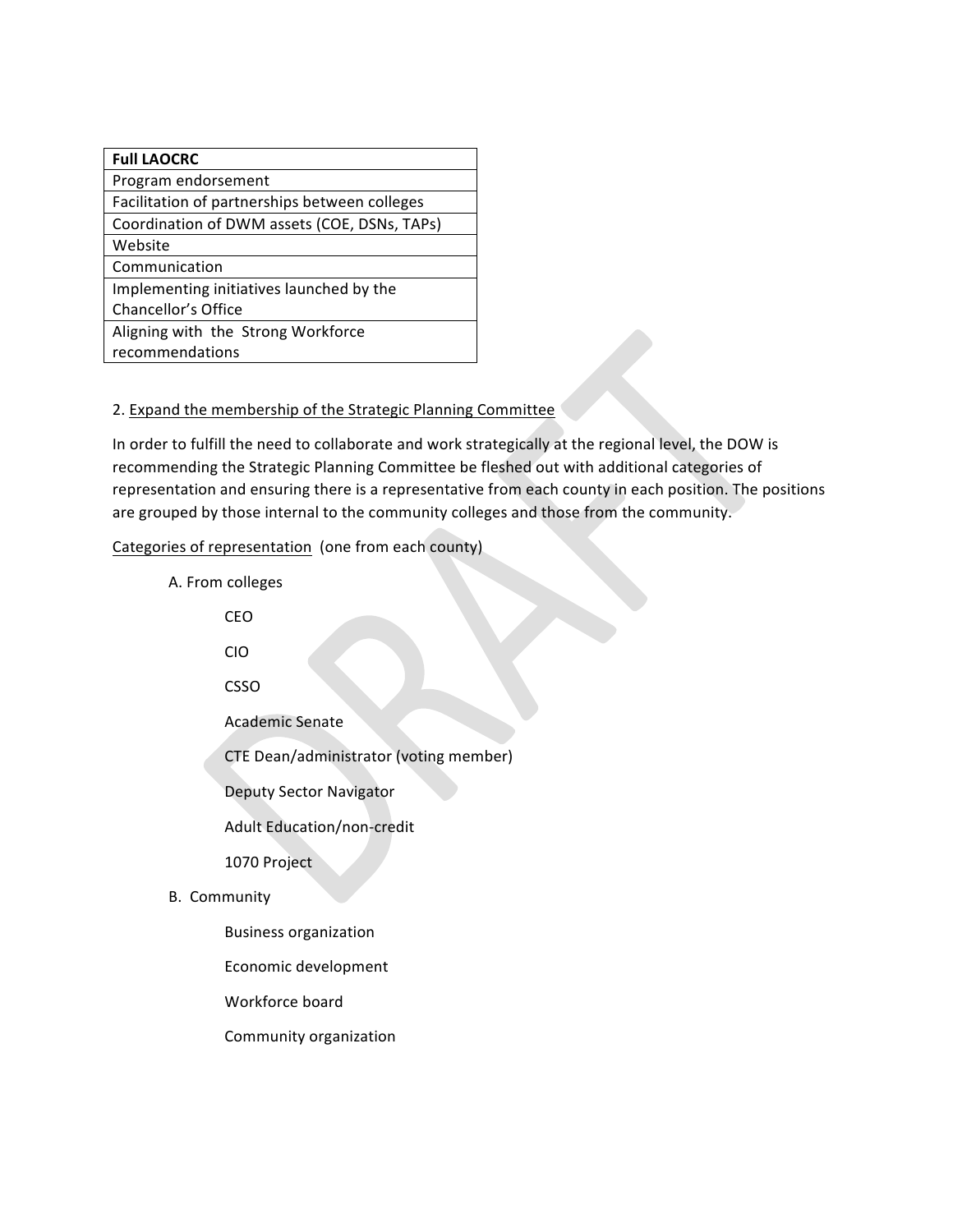The recommendation is that the SPC should conduct its work in a flexible fashion. There will be times when it will make sense to work as a full region and times when it should be on a county level. The SPC should determine when it should meet as regional group and when appropriate divide into two groups by county. It will be chaired by two CEOs, one from each county. When the counties meet separately the CEO will chair their respective county meetings.

# 3. Decision making processes need to be identified and formalized.

In the Consortium the goal is to create a culture of collaboration with consensus being the guiding principal. The colleges voluntarily participate in the initiatives and activities facilitated by the Consortium. While building consensus takes time and effort, it results in a more effective Consortium. Fortunately there is a solid foundation of collaboration as the CTE deans and economic development leaders of the LAOCRC colleges have met and worked together for over two decades.

It is recognized that there will be circumstances where consensus may not work and a formal decision making process will need to be employed. In such cases a decision needs to be made by someone or some group.

The SPC has already recognized three decision=making bodies:

- The voting members of the LAOCRC (one per college as appointed by the college)
- The Strategic Planning Committee
- The community colleges CEOs.

The goal will be to always place responsibility for decisions at the level most prepared to make them. A good example is the program approval function, which is in the hands of the voting members. They are closest to the instructional programs and in the best position to evaluate whether there is a labor market demand for a program and any danger of destructive competition.

Most Consortium operational decisions will be made by the Consortium Director(s) in consultation with the CEO Co-chairs and the voting members of the Consortium. Taking a formal vote will happen only occasionally when necessary and appropriate.

The Strategic Planning Committee will work primarily in an advisory role but may be asked to weigh in by formal vote on occasion. The CEO Co-chairs may call for a formal vote when they agree it is necessary and appropriate.

All the CEOs in the region will rarely be asked to vote. A formal vote will be employed when there is a particularly high profile issue or a contentious issue that has not been settled at other levels. For a vote of the regional CEOs to be called for, the CEO Co-chairs of the Consortium must agree to do it. Alternatively forty percent of the regional CEOs may request that a vote be taken

## Formal decision making for major issues

Because a formal decision making process needs to be in place, the DOW has drafted a process for consideration. It proposes the following would be used for significant issues such as the distribution of funds or when consensus fails and a formal decision is needed.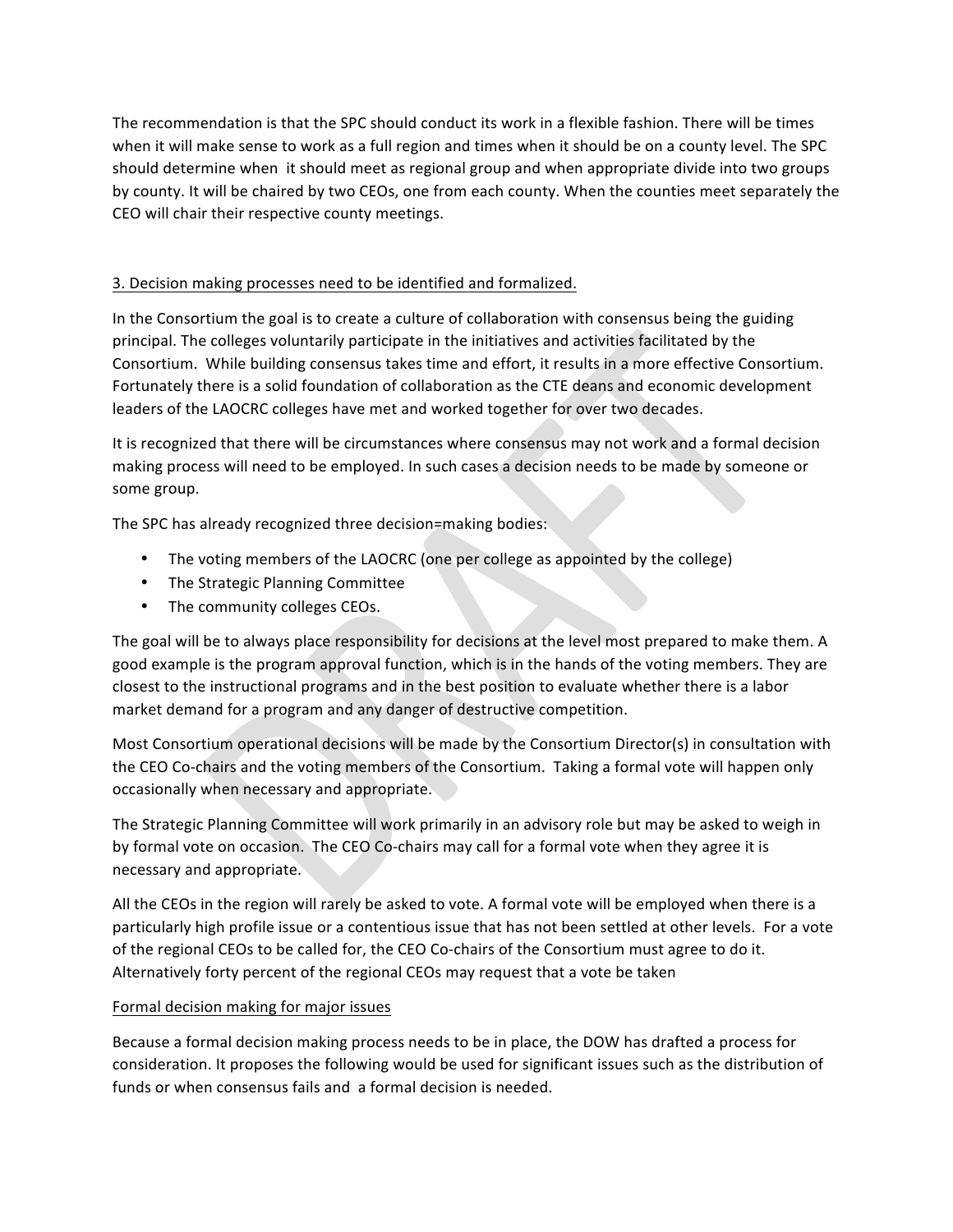The decision to deploy this more elaborate system will be made by any one of the following:

- The CEO Co-chairs of the SPC agree to use it or
- Forty percent of any of the decision making groups requests that it be used

The decision making process is designed to ensure a thorough step-by-step approach with transparency and participation. When it is deployed it will work in the following sequential steps:

1. A workgroup studies the issue and prepares a recommendation  $(s)$  . The workgroup is an ongoing one that is used in each situation and is made up of volunteer representatives from any of the decision-making groups. The membership should be reviewed on an annual basis. The workgroup may request others join them to serve as resources. An alternative is to form an ad hoc workgroup be formed each time it is needed.

2. The workgroup recommendations are forwarded to the full Consortium for discussion and input. 

3. The workgroup recommendations are forwarded to the Strategic Planning Committee along with the input from the Consortium. The SPC discusses and provides input.

4. The workgroup receives the input from the Consortium and the SPC and revises the recommendations. 

5. The recommendations go back to the full Consortium for further discussion, possible revision and approval.

6. The recommendations go to the SPC for discussion, possible revision and approval.

7. The decision(s) is implemented.

For example, in deciding how to apportion new funds that are channeled through the Consortium (such as the Enhancement Funds). The following would happen:

1. The CEO Co-chairs would put the process in motion.

2. A workgroup would develop recommendations for the criteria to be used in distributing the funds.

3. The full Consortium would receive the recommended criteria to discuss and provide input.

4. The SPC would receive the recommended criteria and the input of the Consortium. It would discuss and provide input.

5. The workgroup would revise the recommended criteria based on the input of the Consortium and the SPC.

6. The revised criteria would be forwarded to the Consortium for discussion and approval by the voting members.

7. The revised recommendations and the Consortium's approval would be forwarded to the SPC for discussion and approval. All members of the SPC will be eligible to vote.